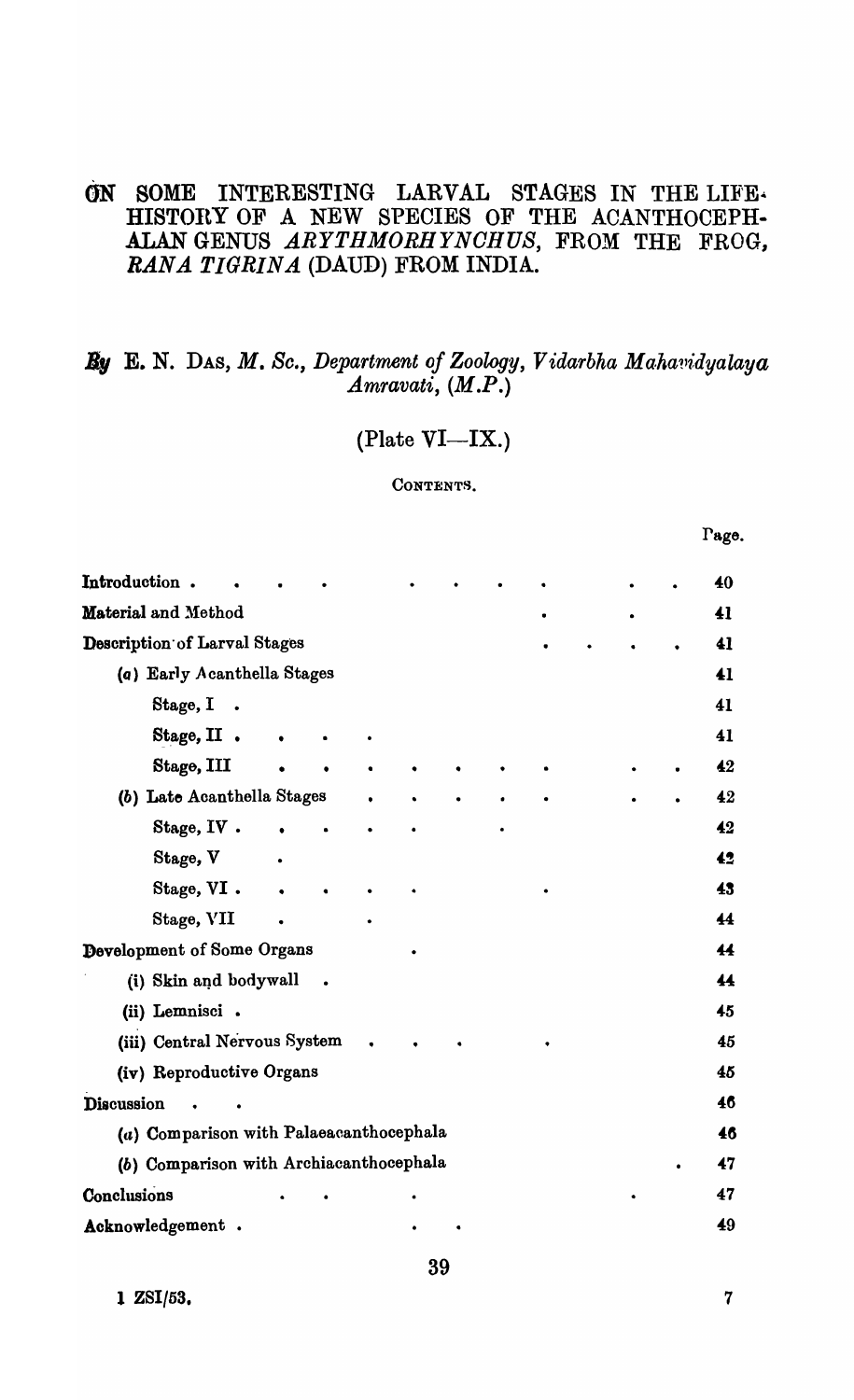## INTRODUCTION.

Of the few species of Acanthecephala whose life histories are known, the life history of the common acanthocephalan, *Macracanthorhynchus hirudinaceus (Pall}={Echinorhynchus gjgas,* Bloch, 1782), from the pig has been investigated by many authors: Schneider (1871), Hamann (1891), Kaiser (1893, 1913), Meyer (1931 et seq.) and Kates (1934).

Meyer who gave a detailed account of the life history of *Macracanthorhynchus hi'rudinaceus* called the newly hatched individual the' larva' and all later stages 'juvenile' Van Cleave (1935, 1937) suggested a different terminology for various developmental stages found in the acanthocephalan life history. He termed the newly hatched individual. ' acanthor<sup>'</sup> and the succeeding larval stages ' acanthella '; he restricted. the term juvenile, only to the fully metamorphosed young forms of these worms. Van Cleave (1947) lays emphasis on the cytological and histological changes in the larval stages and considers them as important indications of metamorphosis taking place till the later larval stages, the acanthellae, are completely metamorphosed into juvenile forms. He (1947) says, "Meyer's observations on cytological changes accompanying transformation of the acanthella to the juvenile are among the best available evidences that a true metamorphosis is here involved": yet Meyer failed to differentiate between larval stages and the fully metamorphosed juveniles.<br>Van Cleave, on the basis of his terminology, does not consider Kates

<sup>•</sup> acanthella Stage VI' in the life history of *Macracanthorhynchus hirudinaceus*, as a larva, but a fully metamorphosed juvenile, because it has acquired a functional proboscis and the structures. and organs of the adult worm. Van Cleave (1947), however, agreed with Kates (1943) in calling the newly hatched individual in the gut of a suitable intermediate invertebrate host, the *first stage*, and after it penetrates the wall of the gut the *second* stage.

Other species of Acanthocephala, life histories of which are known. are *Morwltformis dubius,* Meyer, 1932 *and Macracanthorhynchus ingens*  Von Linstow, 1879 investigated by Moore (1946). In both his papers, Moore introduced a new term 'Preacanthella' But according to Van Cleave those developmental stages which Mobre called preacanthella should, in fact be called acanthella, and those which he labelled 'acanthella' and are fully metamorphosed individuals should be called juveniles. Sita (1949) in a note describes a juvenile form of *Monoliformis monoliformis*, and calls it 'Infective larvae (Acanthella)'. It should neither be called an 'Infective larva' nor an 'acanthella', as it possesses fully developed functional. proboscis and has completely metamorphosed. It should be termed a 'juvenile' form.

The known life histories of acanthocephala are only of those species which belong to Meyer's order Archiacanthcephala. Very little is known of the design of development in the order Palaeacanthocephala. A few developmental stages of only two of Centrorhynchus species have been recorded. Gupta (1950), describes the gross anatomy of a few larval. stages of *Centrorhynchus ptyasus,* (Gupta, 1950). She coins a new terminology for those stages. I described (Das, 1952) the acanthor and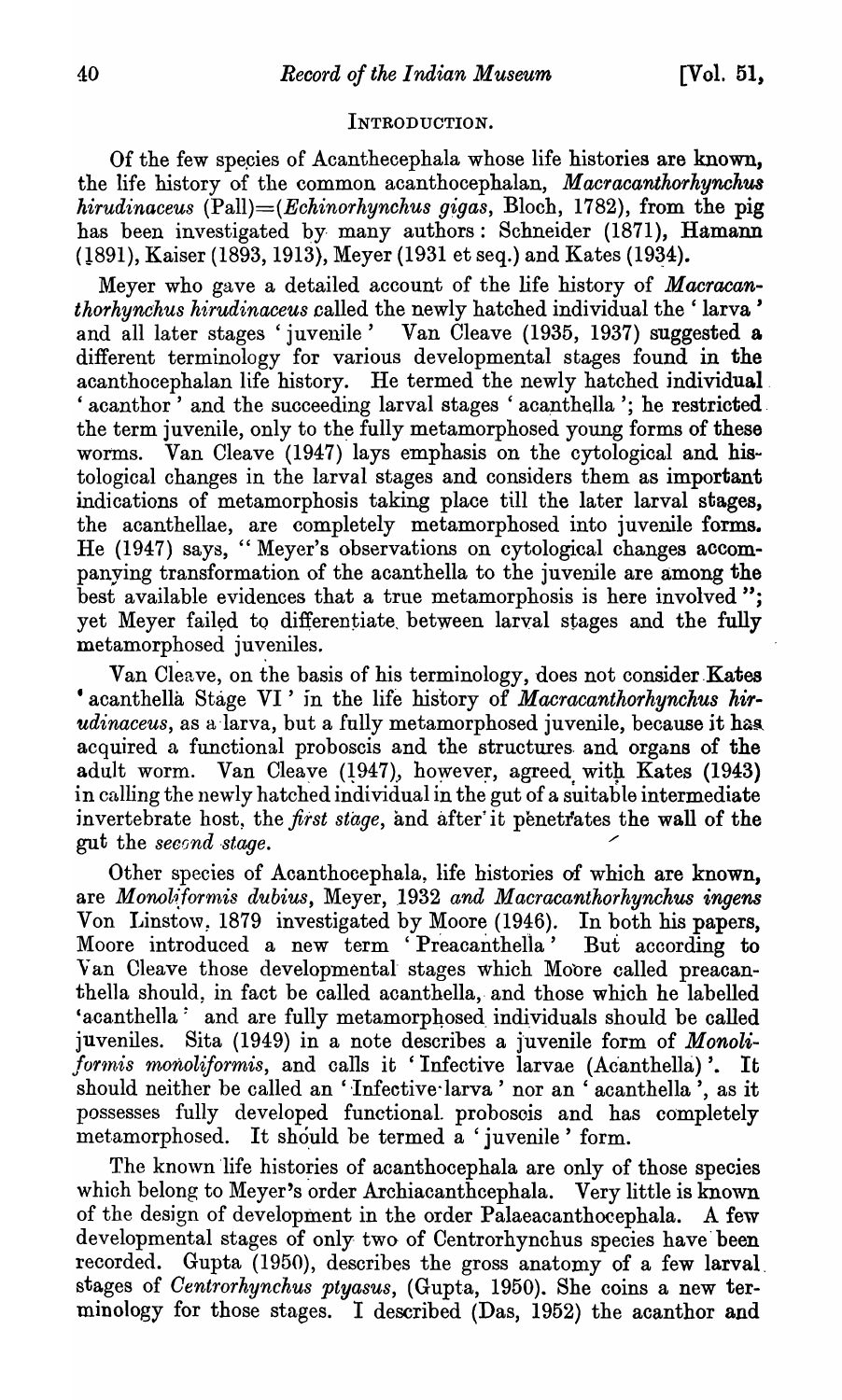acanthella stages of *Oentrorhynchus batrachus,* and gave an account of the histological changes which take place in the various stages leading to the development of adult organs. The present study was undertaken with a view to elucidating the life history of one species of the Palaeacanthocephala. It is an attempt to describe the various histological changes which take place during the development of the acanthor and acanthella of a new species of the genus Arythmorhynchus, (Palaeacanthocephala) .

*Material and Methods.*—My attention was attracted by some orangepink minute spots on the wall of the intestine of the common frog, *Rana tigrina* (Daud). On close examination they were found to be acanthocephalan cysts. I examined carefully the peritoneum of about 500 frogs, dissected in the laboratory during one session. In one specimen, I not only found the orange-pink oysts embedded in the wall of the intestine, but a cluster of them enveloped in the peritoneum of the duodenal loop of the frog, *Rana tigrina.* I freed them in the normal saline solution ; they numbered over forty and were of various sizes. I fixed half of the larvae thus obtained, and these included individuals of various sizes representing different stages of development. The remaining ones were kept in normal saline, in which they lived for fifteen days. I sectionised specimens showing all stages of development and also made whole mounts of the corresponding stages. This has enabled me not only to describe the external changes which take place during the larval history of this parasite, but also the histological changes· in development leading to the differentiation of organs in the juvenile forms.

#### DESCRIPTION OF LARVAL STAGES.

### *(a) Early aca'nthella stages.*

*Stage I.*—The smallest of the larvae in this collection is rounded in shape (pl. VI, fig. 1). It measures  $0.34 \text{m} \times 0.37 \text{mm}$ . It is devoid of rostellar hooks and presents a mass of embryonic cells with active nuclei: which shows that the larva has passed the acanthor stage and is now the early acanthella. The central cells aggregate to form an elongated rod' like structure (pI. VI, fig. 1, fa), which detrmines the future axis of the body. of the larva.

*Stage-II.*—In the next stage, the larva has attained an oval shape characteristic of an acanthella and in its sagittal section (p1. VI, fig. 2). the nuclei are seen in a state of division. The nuclei seem to have aggregated in definite regions and four of such regions are shown in the figure (Nl-4). These nuclear aggregates are the dynamic centres or primordia where the various parts of the body of the parasite will, in course of development differentiate. The aggregation of nuclei at the periphery (pl. VI, fig. 2, N1), suggests the material which goes into the formation of the body wall. The aggregate of nuclei at one of the polar ends (pl. fig. 2, N2) is the primordium of hooks and proboscis. The nuclear mass at the other end (pI. VI, fig. 2, N3) is the primordium of the genitalia. The central mass of the nuclei (pl. fig. 2, N4) is the Anlage of the central nerve ganglion and the proboscis sheath.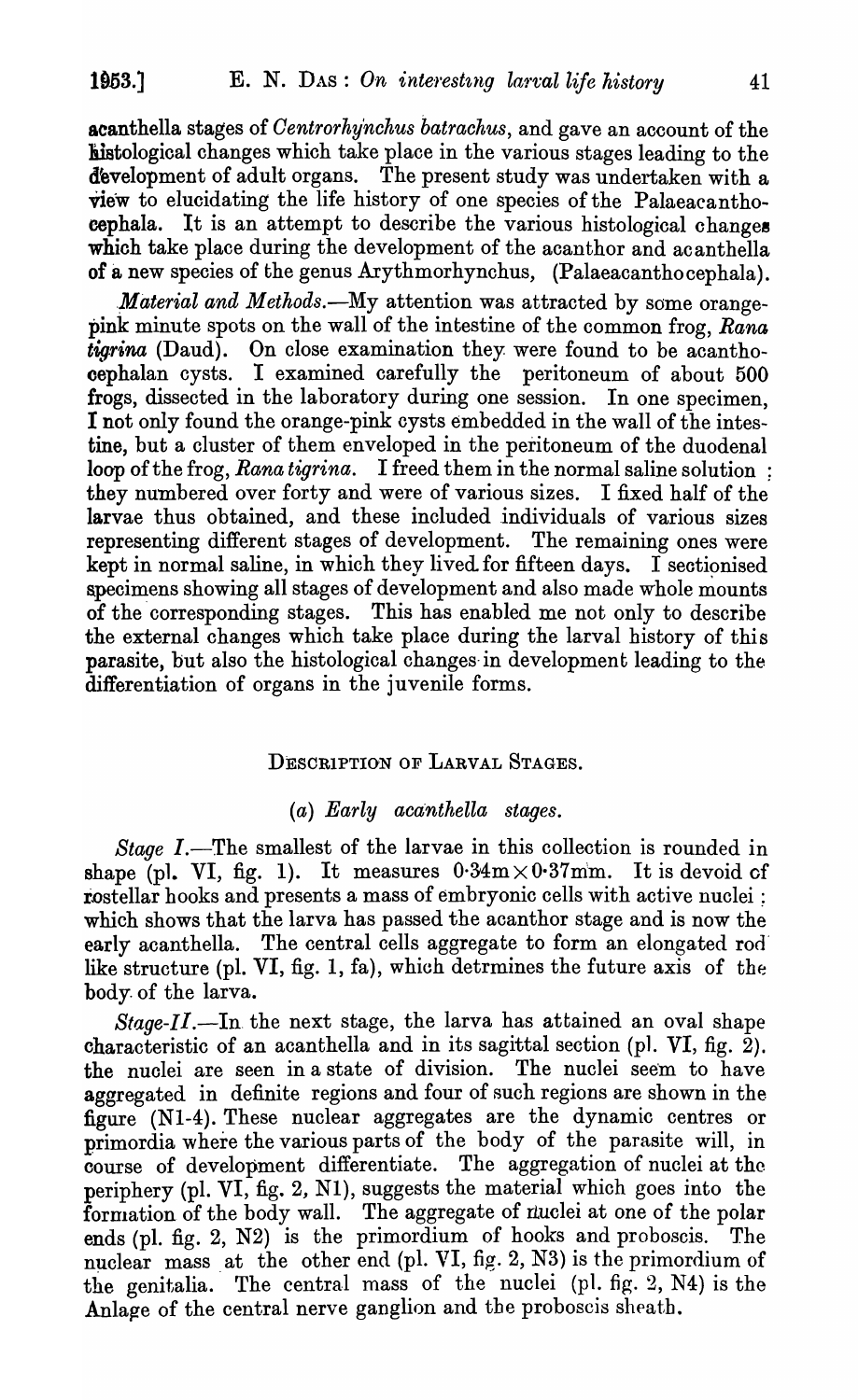*Stage-III.*—The acanthella at this stage appears to be a thick leaflike structure, thicker at its more convex side. In a toto mount (pl fig. 3) the entire larva has increased in dimensions probably owing to the flattening by the cover slip. In the clearing medium it measured  $0.30$  mm $\times$ 0·55 mm. The nuclei are smaller in size than those of the previous stages. They occur uniformly except in two regions of the larval body: at thebroader end a slight aggregation of nuclei marks a wedge-shaped area (pl. VI, fig. 3, wa), which indicates the position where the retracted neckand part of the body bearing spines of the juvenile will be formed,  $(\text{pl.})$ IX, fig. 4, rn). Secondly, a major part of the central region of the body (pI. VI, fig. 3 crb), which takes a slightly darker stain indicates the position of the proboscis and its sheath.

*(b)* Late acanthella stages.—The late acanthella stages include those acanthellae, in which only the proboscis and its hooks have developedbut other tissues and organs have still not commenced to differentiate.

*Stage-IV.-The* acanthella attains a bean shaped form and has the samp dimensions as in the previous stage, except that it becomes markedly rounded in its girth. In a sagittal section (pl. VI, fig. 4), the formation and differentiation of the proboscis can be made out. The proboscis (pl. VI, fig. 4, pr) runs practically throughout the length of the body. The cuticle (pl.  $\overline{VI}$ , fig. 4, c) of the probosics is formed but the wall of the proboscis is still in a nebulous stage of development. The muscles of the wall appear as wavy bands (pl. VI, fig. 4, wb). The hooks have appeared. Nuclear fragments (pl. VI, fig.  $4$ , nf) are present at the base of the hooks indicating that it is a site of developmental activity which will result in the formation of the roots and, if rudimentary roots have been formed, they take a deeper stain, like the nuclear masses, indicating their newly formed nature. There is as yet no indication of the development of body spines. The rudimentary proboscis sheath (pI. VI, fig. 4, ps) lies curved up against the distal end of the proboscis. The wall of the proboscis sheath and the retractor muscles (pI. VI, fig. 4, wps) are represented by wavy muscle bands. Within the region of the proboscis sheath, a partially differentiated cellular mass (pl. VI, fig. 4, cng) represents the rudimentary central nerve ganglion. The nuclear masses (pI. VI, fig. 4, nm) present at the distal end of the prohoscis sheath will differentiate into the genital ligament and the reproductive organs during metamorphosis. The proboscis sheath and the proboscis occupy the whole of the body of the acanthella at this stage. At the anterior end of the developing proboscis which in this stage is retracted, there is an inverted U-shaped space (marked with  $X$ ) which opens to the exterior in the next stage and through which the proboscis may be inverted (pI. VI, fig. 6, op).

*Stage-V* .—The larva (pl. VI, fig. 5) is bigger in size with pronounced convexity on one side. It measured in the clearing medium  $\cdot 34 \times \cdot 65$  mm. Under the weight of the cover slip it got more flattened and ruptured at two places (pl. VI, fig. 5, rl & r2). The hooks and proboscis are clearly seen in a whole mount (pl. VI, fig. 5, h,  $\&$  pr) lying along the convex side of the larva. It is possible to see the histological changes which have taken place. The body wall (pl. VI, fig. 6, bw) is better different-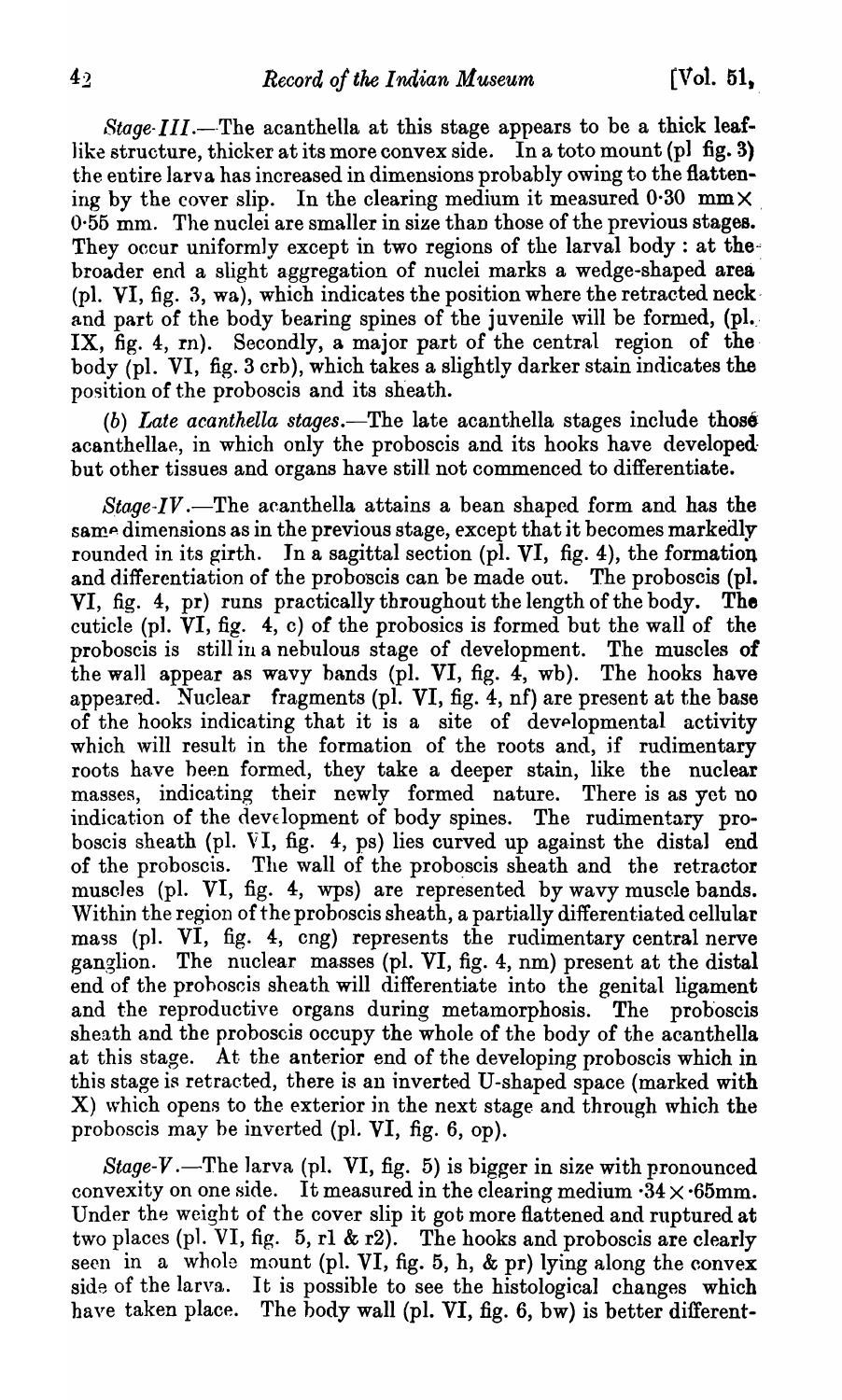$\mathbf{r}$ tiated though the muscles of the body wall are still represented by wavy **bands.** A space between the body wall and the wall of the proboscis has appeared, which is the future pseudocoel of the worm  $\text{p1. } V\text{I}$ , fig. 6,  $\bar{p}$  nse). The rest of the body is almost fully occupied with proboscis (pl.  $\overline{VI}$ , fig. 6, pr) and the proboscis sheath (pl. fig. 6, ps). The U-shaped space on the anterior end is more pronounced. It encaps the proximal end of the retracted proboscis and opens at the anterior end (pl. VI, fig. 6, op). The skin shows two solid buds, one on each side of the proximal end of the retracted proboscis and these are the beginning of the lemnisci (pl. VI, fig.  $\tilde{6}$ , lmn), which in the previous stage were represented by just a cellular mass, (pI. VI, fig. 4, lmn). The hooks of the proboscis almost attained their full size. The shoe-shaped roots measure  $\cdot$ 05 mm. and the hookblades measure  $\cdot$ 04mm. The spines (pl. VI, fig. 6, bsp) of the body also appear at this stage. The proboscis sheath (pl. VI, fig. 6, ps) occupies the same place as in the previous stage. The Anlage of the circular muscles (pl. VI, fig. 6, cm) of the proboscis sheath is present. The part of the body which elongates later and contains the genitalia is represented by a cellular mass  $(p)$ . VI. fig. 6, g), covered over by rudimentary body wall (pl. VI, fig. 6, bw).

*Stage-VI.*—The acanthellae (pl. VI, fig. 7 and pl. VII, fig. 1) in this stage measure  $5.6$  mm.  $\times 5.2$  mm. The larva cannot be flattened easily by cover slip. The hooks are now fully developed and are seen clearly in a whole mount (pI. VI, fig. 7, h). The proboscis is functional and it can evert (pI. VII, fig. 1, pr) on a slight stimulation with acidulated water. The proboscis, in the Archiacanthocephala does not become functional until the acanthella is completely metamorphosed into a juvenile form: an important difference with similar stages of the acanthella of Archiacanthocephala which will be discussed later. The rudimentary musculature of the proboscis sheath takes a deeper stain in whole mounts and is represented by nuclear aggregates in the form of spirals (pI. fig. 7 rmps) throtgh out the proboscis sheath. The primordia of the genitalia and posterior part of the body lie in close proximity of the proboscis sheath, posterior to it (pl. VI, fig.  $7, g$ ).

A sagittal section of the acanthella of this stage shows the hooks (pl. VII, fig. 2, h) fully developed. They are of the same size as those of the juvenile forms: the hook blade measure  $0.45$ mm and the hook root **.05mm.** The muscular layer of the proboscis is not any more represented by wavy bands, but by a compact layer. The insertion of the hook roots clearly seen at a higher magnification in the same section (p1. VII, fig. 3, hr) to abut against the musclar layer (pl. VII, fig. 3, ml) while another layer of muscles seem to reinforce the attachment between the hook roots of the same row of hooks, which curves so as to lie between the roots of the hooks (pI. VII, fig. 3, m12) in the retracted proboscis. Since the proboscis is functional and possesses the musculature to effect eversion, some of the hooks lie on the outside of the proboscis wall in the space between proboscis and the body walls, (pl. VII, fig. 2, eh). The U-shaped space of the previous stages has deepened and serves as space through which the proboscis everts. The tissue (pl. VII, fig. 2, ht) above this space is the hest tissue. At the posterior ends of the invagination where the neck and the body wall meet, buds of the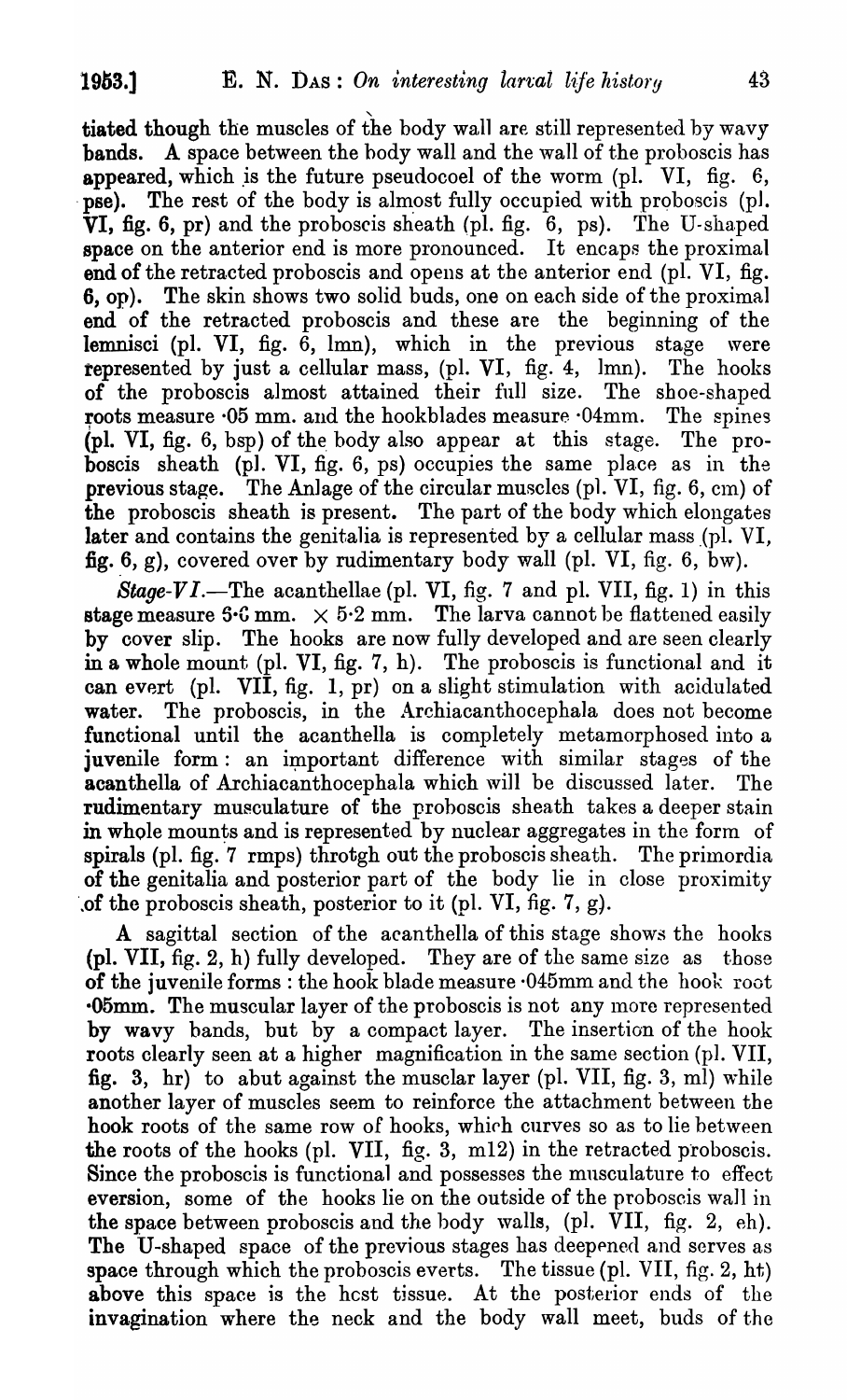rudimentary lemnisci, (pl. VII, fig.  $2,$  mm) have elongated and distinctly differentiated. All other structures described in the various stages are seen clearly in a sagittal section, though they may show further development, but no organ has finally differentiated and is formed except the proboscis and its hooks. The skin is still in a primitive state, and the musculature presents wavy bands, which have become more prominent. The skin and the body wall are still in a primitive state.

*Stage-VII.-There* is no change in the external appearance of the acanthella of this stage. But the internal histological changes as seen in a sagittal section (pI. VII, fig. 4) show final differentiation of tissues in their adult positions. In higher magnification the skin shows a deeply stained cuticle (pI. VII, fig. 4, c), lined with cells which are seen tQ differentiate into the fibrillar subcuticula (pl. VIII, fig. 5 fsc) punctuated with spaces (pl. VIII fig. 5, sp) which will form the lacunar system of the juvenile and the adult. The circular muscles of the body wall line the subcuticula (pl. VIII, fig. 5, cm), whereas the longitudinal muscles are seen to lie next to the sub-cuticula in wavy bands (pl.. VIII, fig. 5, lm). The genitalia are not yet differentiated. think that this is the final stage of acanthella and that henceforth the larva has only to grow and its tissues have to become finally differentiated. But no change in their histology is involved. Pl. VII fig. 5 shows the growing phase of acanthellae. Later the body wall and the proboscis sheath get so well differentiated that they are even visible in a whole mount (pl. VII, fig. 6, bw and ps). This is the early juvenile which further grows in size (pl. VIII, fig. 1) and becomes a fully developed juvenile. The sagittal section of juvenile forms with retracted and protracted proboscis (pl. VIII, fig. 2 and pl. VIII, fig. 3) respectively, indicate the structure of the functional tissue and organs. The morphology of the worm will be described in a separate paper.

## DEVELOPMENT OF SOME ORGANS.

From the sagittal sections of the various stages of acanthella it is possible to study the differentiation of the various tissues of the larvae. leading to the formation of the functional tissue of the juveniles. The following account includes only those stages of differentiation and formation in which there is an obvious developmental change in the structure of the tissues.

(i) *Body-wall*.—There are three stages which depict the formation of the body wall satisfactorily: acanthella stage IV, acanthella stage VII and a newly metamorphosed juvenile. A part of the sagittal section of acanthella stage IV under high magnification (pI. VIII, fig. 4) shows the body wall made of cellular structure (pl. VIII, fig. 4, cl) the outer boundary of these cells is invested with cuticle (pl. VIII, fig. 4,c) probably a product of the cellular layer. On the inner side of the cellular layer, elongated cells are seen which from the wavy bands of muscles. Further marked changes in body wall are visible in the sagittal section of acan thella VII, when seen at a higher magnification (pl. VIII, fig. 5). The cuticle becomes prominent (pl. VIII, fig. 5, c) and the cells lining it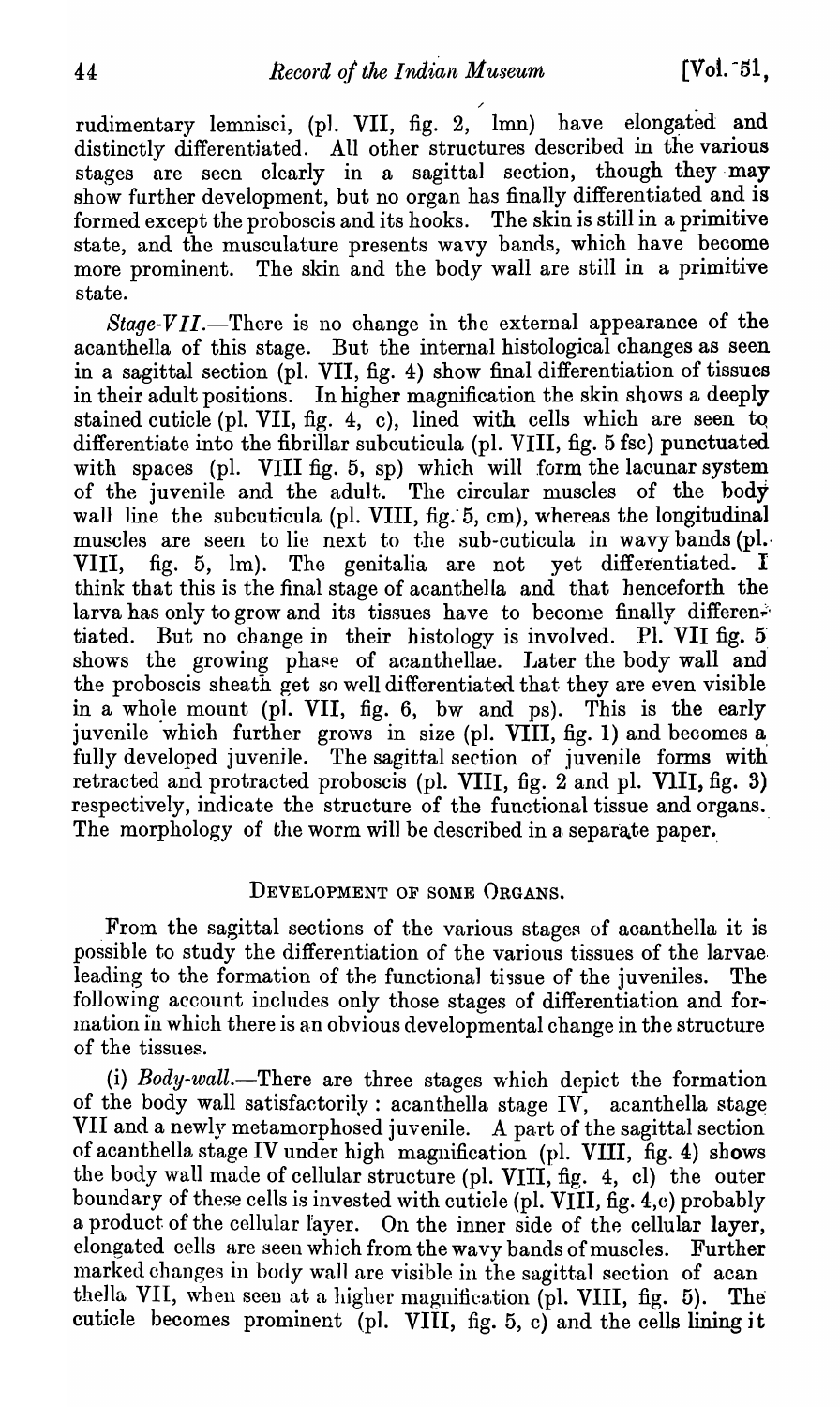differentiate into fibrillae (pI. VIII, fig. 5, fsc) of the subcuticula, though their appearance is not yet like the fine fibrillae of the adult. These fibrilIae-like structures are interspersed with nuclei and small spaces and the nuclei are not of the nature of aggregates but resemble the ones of the adult tissue. The spaces will form the lacunar system of the adult. Lining the subcuticula is the muscular layer formed of wavy bands, which elongate ultimately to occupy the position in the adult. It is yet difficult to differentiate between the oircular and the longitudinal layers of muscles. In the newly metamorphosed juvenile, the cuticle is thick (pl. IX, fig. 1, c) the subcuticula represented by the fibrillar layer (pl.  $IX$ , fig. 1, fsc) with prominent nuclei (pl. IX, fig. 1, n) situated at almost equal intervals. In the proximity of each nucleus there is a lacunar space (pI. IX, fig. 1, lsp). The circular muscles (pl. IX, fig. 1, cm) line the subcuticula, whereas the longitudinal muscles (pI. IX, fig. 1, 1m) are still in the process of formation.

(ii) *Lemnisci*.--I.emnisci are the prolongations of the inner layer of the epidermis. Their earliest appearance is indicated by a cellular bud (pl.  $\bar{IX}$ , fig. 2, cb) at the root of the invaginated neck. The bud has arisen by the proliferation of the cellular subcuticula of that region and shows prominent nuclei (pl. IX, fig. 2, n). The next significant stage in the development of the lemnisci is indicated in acanthella VI, where the bud (pl. IX, fig. 3, cb) elongates and the cells do likewise at the same time attaining a diffused appearance. The nuclei are in an active state of division. Later the cells give rise to fibrillae typical of the subcuticula of the body wall, with nuclei (pI. IX, fig. 4, n) lying almost at equal intervals in a line. The bud increases in length and width and becomes fully developed lemnisci which hangs down from the root of the neck in the body cavity (pI. IX, fig. 4, pse) (pseudocoel) as is shown in the sagittal section of a juvenile form  $\pi$ . WIII, fig. 2, lmn) and  $\{\text{pl. XI}, \text{ fig. 4}, \text{lmn}\}.$ 

(iii) *Central nervous system*.—The central nerve ganglion becomes prominent in acanthella stage IV, and commences to differentiate into cells (pl. VI, fig. 4, cng) and continues differentiating till the juvenile stage is reached where it appears as rounded mass of nerve cells (pI. VIII, fig. 3, eng), from which nerve fibres originate. These nerve fibres innervate the muscles of the proboscis and the body wal1.

(iv) *Reproductive organs.*—The nuclear masses which form the primor- $\dim$  of reproductive organs as shown in acanthella stage IV, gradually divide to form smaller masses which later form the nuclei of cells. These lie at the base of the proboscis sheath. In later stages these cells could not be made out from the muscle cells, till the acanthella fully metamorphosed into the ju venile form. But in the juvenile form some of the cells investing the base of the prohoscis sheath, proliferate and give rise to a small pouch (pl.  $IX$ , fig. 5, p) which hangs in the body cavity, its wall is made up of a single layer of cells, some of these cells multiply further and give rise to ovaries (pl.  $IX$ , fig. 5, ov) or testis. The walls of the pouch elongate and form the genital ligament.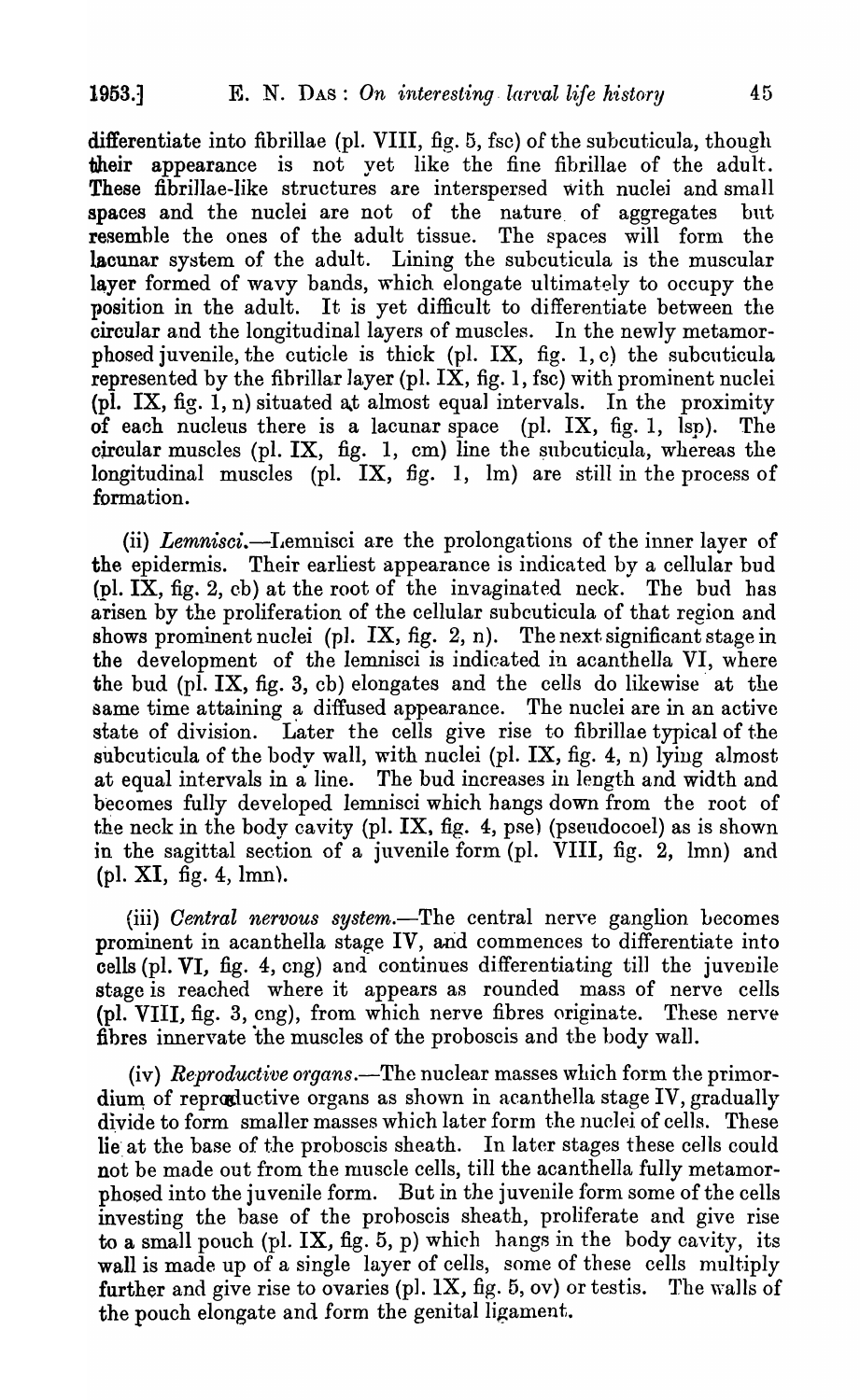#### DISCUSSION.

(a) Comparison of the foregoing developmental stages with those of other *species of the order Palaeacanthocephala.-There* are only two species of the order Palaeacanthocephala in which development of larval stages has been investigated. Gupta (1950) described the larval stages of *Oentrorhynchus ptyasis* (Gupta, 1950) from whole mounts. I described in detail (1953) the various histological changes, which take place during the larval history of acanthella species of the same genus, *Centrorhynchus batrachus, (Das, 1952).* Van Cleave lays considerable importance on the histological changes which take place during development. He (1947) states, " Students who are not familiar with metamorphosis in its varied aspects are jnclined to place too much emphasis upon the external transformation in shape of body when in reality cytological and histological changes are much more significant than the gross external evidences of changes " The observation recorded on the histological changes during the larval development of yet another species of the order Palaeacanthorephala correspond to those of *Centrorhynchus batrachus* in essential particulars and variations in the developmental stages of species of the same genus are unlikely. And vet they differ from those described by Gupta (1950) on *Centrorhynchus ptyasis*. Since Gupta (1950) based her observations on the study of toto mounts only, a correct appreciation, therefore, of histological changes leading to the development of the various organs cannot be made and the differences cannot be explained.

In *Arythomorhynchus tigrinus* (sp. nov.) whose larval stages are described in this paper, nuclear masses though not so prominent as in *Oentrorhynchus batrachus,* never the less play the same role in development since they are located in the regions where the gradient of developmental activity is high (pl. VI, fig. 4, nm). As in *Centrorhynchus batrachus*, they are seen in succeeding stages of development to fragment into smaller masses and finally into the nuclei of the functional tissues (pI. IX, fig. 1, n). Examination of sagittal sections of acanthellae in various stages of development clearly show the histological changes taking place, which are peculiar to acanthella stages only and lead to the differentiation and formation of organs. These changes detailed in the foregoing account are of the same nature as changes described in *Centrorhynchus batrachus* (Das, 1953). In both cases, the hooks and proboscis are the first among the organs to appear. The hooks attain their full development by the time the acanthella reaches the stage VI (pl. VII, fig. 2, h) and are of the same size as the hooks of the juvenile form, (pl. VIII, fig. 2, h). The muscles of the proboscis wall (pl. VII, fig. 3, ml) are not represented any more by wavy bands but by compact muscular layer, in which the roots of the hooks are inserted, hence it is obvious that the proboscis and hooks complete their development, where as the other organs are still in the process of differentiation: the body wall is in very early stage of development, the muscles of the body wall are represented by wavy bands (pl. VII, fig. 2, wb) still spread all over the future body cavity, the pseudocoel. It is clearly evident from the histological condition of the various organs that the larva is an acanthella and though the Anlage of various organs is clearly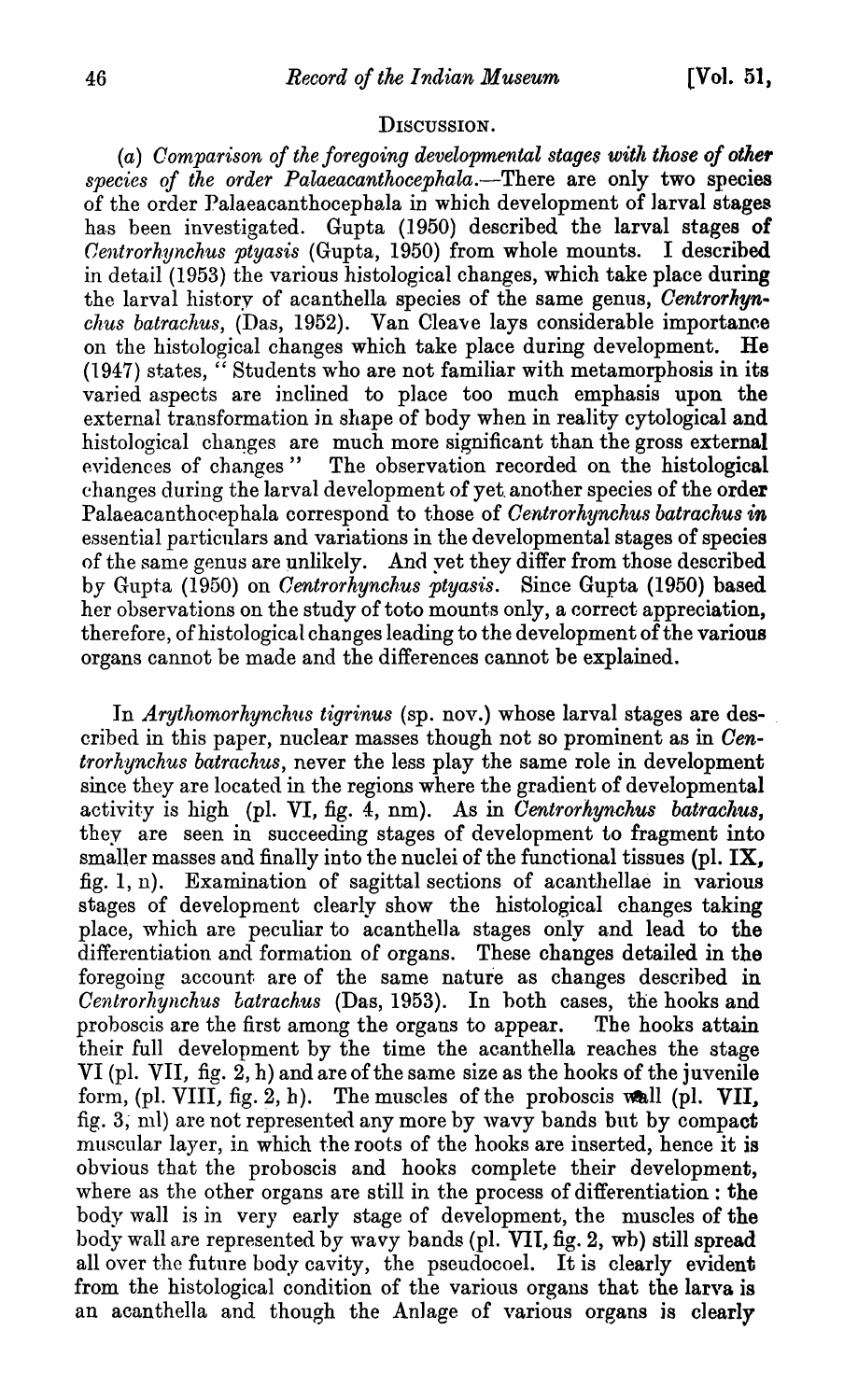noticeable, the appearance of the tissues is entirely different from that of the functional tissue of the juvenile. It clearly indicates that the metamorphosis is far from complete. The proboscis is not only fully developed earlier than the rest of the tissue of the body, but that it also becomes functional, which was evident when, on slight stimulation with dilute acidulated water it everted its proboscis, an imporant fact which compares with the acanthella stage of *Centrorhynchus batrachus* (Das 1952) where also the hooks and the proboscis develop and become functional far earlier than the rest of the organs.

(b) Comparison with the developmental stages of the species of Archia *canthocephala.*-Van Cleave (1947) states, "There have been but a few species of ACANTHOCEPHALA for which details of development have been published. To the present time most of the species on which detailed information is available belong to the ARCHIACANTHOCE-PHALA. There is *no necessary assurance* (italics are mine) that in representatives of the EOACANTHOCEPHALA and the PALAEACANT-HOCEPHALA the pattern of development is identical" With data now available of the histological details of the larval stages of two species of Palaeacanthocephala, *Arythmorhynchus tigrinus* (sp. nov. described in the present paper) and *Centrorhynchus batrachus* (Das, 1952) the assurance can be given that Van Cleave's terminology (1935, 1937) employed for the various developmental stages of an acanthocephalan worm, based on the studies of Archiacanthocephala can with advantage be used for the various representatives of the order Palaeacanthocephala. The general pattern of development is the same as in the Archiacanthocephalan forms, but the order of the differentiation of organs varies. Varaiations in other minor details are also likely. According to Van Cleave (1947) in the Archiacanthocephala, the proboscis becomes functional only when the larva gets completely metamorphosed into a juvenile form. Whereas in the representatives of the Palaeacantbocephala, which have been investigated the proboscis becomes functional much earlier, when the larva is in an acanthella stage. However, the presence of the functional proboscis in an acanthella stage, need not change the aspect of theterminology, as Van Cleave (1947), states, "In the light of detailed studies on life histories such as those conducted by Meyer  $(1933, 1938)$ , by Kates (1934) and by Moore (1946), it is now obvious that the cytological changes accompanying metamorphosis of the acanthella to the juvenile stage are more significant as evidence of metamorphosis (in species that have been investigated) than the attainment of a functional proboscis as originally maintained"

### CONCLUSION.

*(a) Functional proboscis.-The* occurence of a functional proboscis in. the acantbella stages of the species of Palaeacanthocephala which have been investigated makes them better suited for their parasitic mode of life, and thus seem to be more highly evolved than their allies of the· Archiacanthocephala because an early functional proboecis in the devepolmental stages gives a greater range of infective period, and a better chance:

 $1 \text{ ZSI}/53.$  8.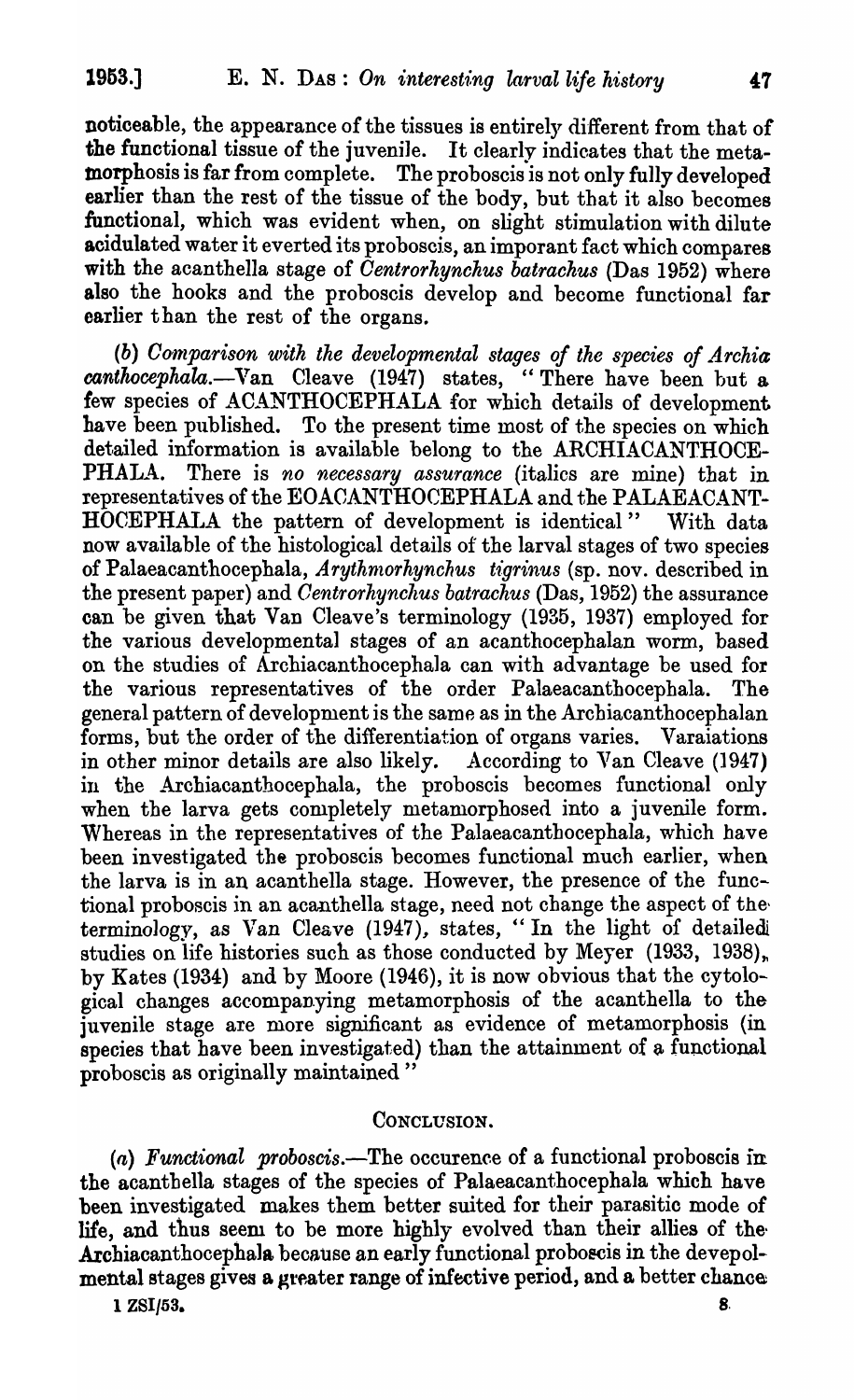of self preservation. These acanthella stages with a functional proboscis if ingested by a vulnerable host, will evert their proboscis on reacting with the acidic gastric juice of its stomach, and will secure attachment to the lining of the intestine.

*(b) Intermediate host.-In* all the species of Archiacanthocephala, life histories of which are known, the developmental stages from acanthors to juveniles are completed in the invertebrate intermediate host, which may be swallowed  $b\bar{y}$  a second intermediate host, usually a vertebrate, also called a transport or a reservoir host in its body cavity the juvenile parasite reencyst and remains quiescent to mature only when ingested by the definitive vertebrate host. Whereas in some forms of Palaeacanthocephala which have been investigated, the primary intermediate host may either be an invertebrate (arthorpod) or a vertebrate (amphibia). Hyman (1951) records that encysted juveniles have been found in fresh water shrimp *(Palaemon squilla* Porta, 1905) with fish as transport host. As detailed in the present paper, it is obvious that a large number of larval stages have been found embedded in the peritoneum of the Indian' frog, *Rana tigrina*, which clearly indicates that *Rana tigrina* is the primary intermediate host, having been infected directly without the invertebrate host intervening.

Referring to the genus centrorhynchus Hyman (1951) writes, "The. primary intermediate host for this genus appears to be *unknown* hut frogs, lizards and snakes act as transport hosts". Nevertheless, Das (1952) gave an account of developmental stages, from the acanthors to the juveniles of *Centrorhynchus batrachus* (Das, 1953), which were found embedded in the peritoneum of *Rana tigrina*. Gupta (1950) found larval stages (acanthors and acanthellae) of *Centrorhynchus ptyasis* (Gupta, 1950) encysted in the peritoneum of *Ptyasis mucosus*. Subramaniaru (1927) found the larvae of *Oentrorhynchus aluconis* (Muller, 1780). encysted in the peritoneum of toads *Bufo melanostictus.* He observes, " Almost all the toads he dissected were heavily. infected with these larvae, few being free from this infection". Probably Subramaniam meant *Juveniles*, when he used the term larva according to the accepted terminology for the developmental stages of the acanthocephalan life histories. However, the heavy infection of all the toads shows great possibility of having been infected directly, hence serving as primary intermediate hosts.

From the foregoing account of the occurrence of Centrorhynchus. larvae (acanthors and acanthellae) in various vertebrate intermediate hosts, it is evident that these *hosts are the primary intermediate hosts for the Centrorhynchus species.* Therefore it must be presumed that in some forms of Palaeacanthocephala the vertebrate intermediate host is the primary intermediate host, and can be infected directly without the invertebrate host intervening, which can be taken as another evidence of the fact that the Palaeacanthocephala are more highly evolved forms with enhanced chance of the larvae injecting a vertebrate intermediate. host in the absence of the invertebrate intermediate host.

I propose to describe the morphology of this species in a separate paper.